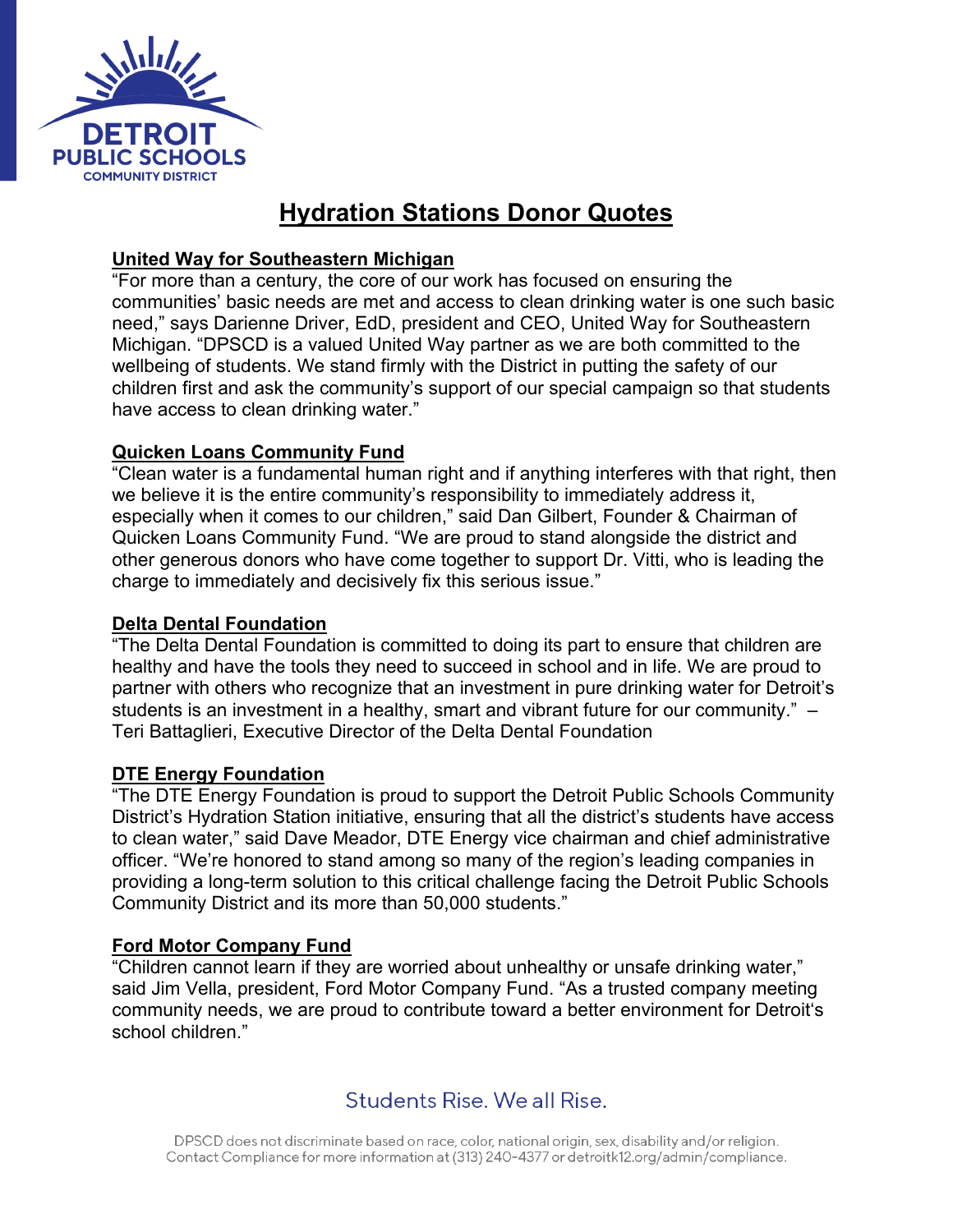

#### **General Motors**

"Children shouldn't have to focus on anything other than learning and growing," said Terry Rhadigan, executive director of Corporate Giving at General Motors. "That's why General Motors is proud to join the effort to provide clean, safe drinking water for Detroit students."

#### **FCA Foundation**

"We know that even low levels of lead in the blood of children can result in a host of adverse health effects," said Christine Estereicher, Director – State Relations, Civic Engagement and External Affairs – FCA US LLC and CEO – FCA Foundation. "The FCA Foundation is proud to help provide clean, safe drinking water, which will promote a healthier learning environment for students and staff of the Detroit Public Schools Community District."

#### **Blue Cross Blue Shield of Michigan/Blue Care Network**

"Children's health is of the utmost importance to Blue Cross Blue Shield of Michigan and Blue Care Network, and access to safe drinking water is essential to their overall wellness," said Tiffany Albert, CEO of Blue Care Network. "We're proud to serve as a community partner in supporting the city's youth by contributing to the installation of hydration stations in Detroit's Public Schools."

#### **Ascension Michigan**

"Ascension Michigan is proud to join other organizations in the community to contribute to the efforts of the Detroit Public Schools Community District to provide safe, clean water to students. This program exemplifies our Mission to serve those who are most vulnerable, and to support the health and welfare of the communities we serve."

#### **Henry Ford Health System and Health Alliance Plan**

"We have always believed in supporting the communities we serve beyond providing health care," says Bob Riney, president of Healthcare Operations and chief operating officer at Henry Ford Health System. "The Detroit Public Schools is an integral community partner we need to rally around in this time of need. On behalf of Henry Ford Health System and HAP, we are pleased to offer our support to ensure the health and safety of their students and staff."

#### **Detroit Medical Center**

"The Detroit Medical Center has proudly served the Detroit community for more than 150 years. The DMC is honored to contribute in helping to bring safe drinking water to the children of Detroit. As we often say at Children's Hospital of Michigan, 'it's all about our kids,'" says Anthony Tedeschi, M.D. CEO, Detroit Medical Center. "Thank you for

### Students Rise, We all Rise.